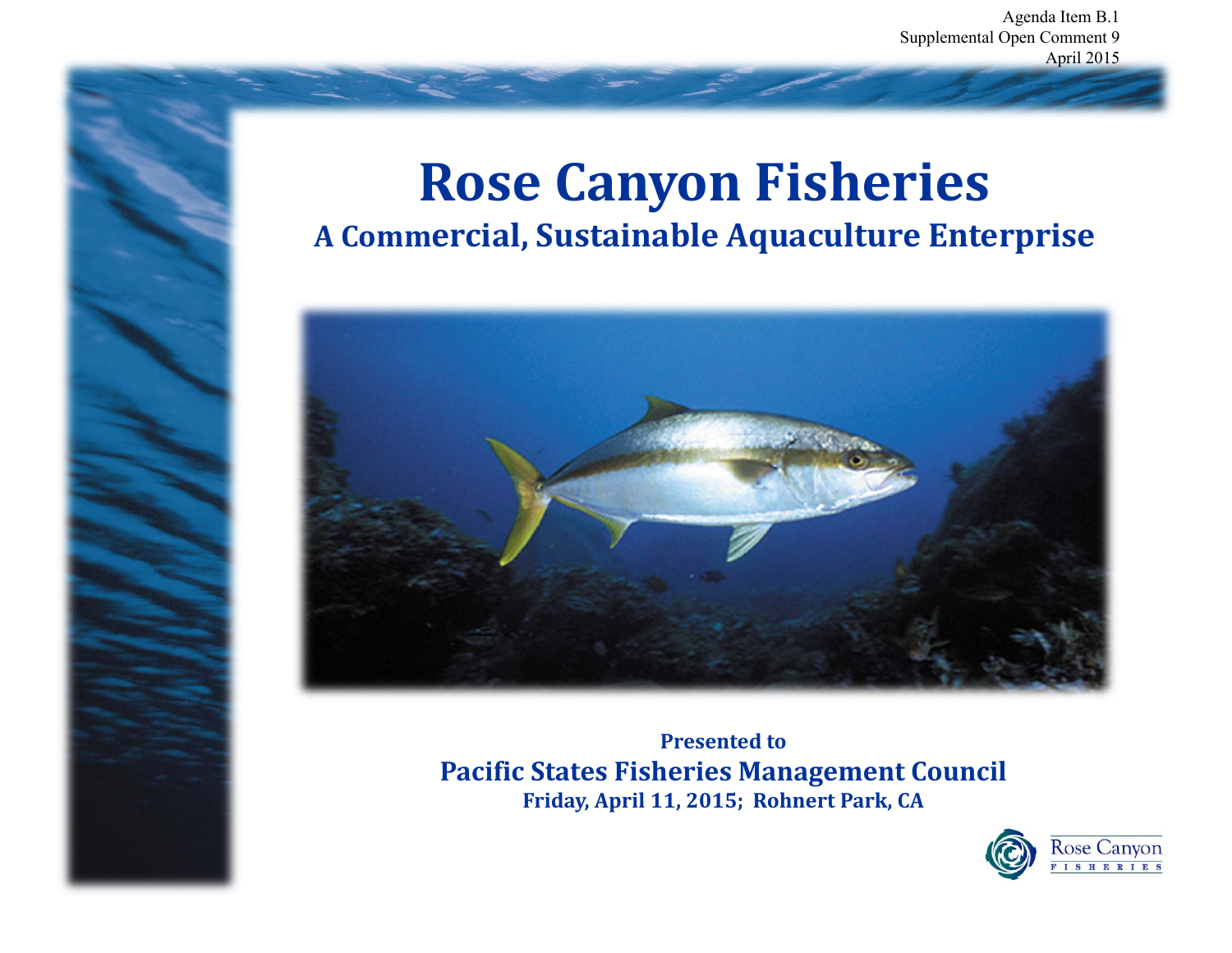# The Project

- •A commercial scale, state-of-the-art, offshore aquaculture project
	- $-$  Evaluate both economic and environmental sustainability  $\,$
	- $-$  Scale up to 5,000 metric tons (11 million pounds) annual production
	- $-$  Annual sales in excess of \$50 million with potential 2:1 economic benefit to the region



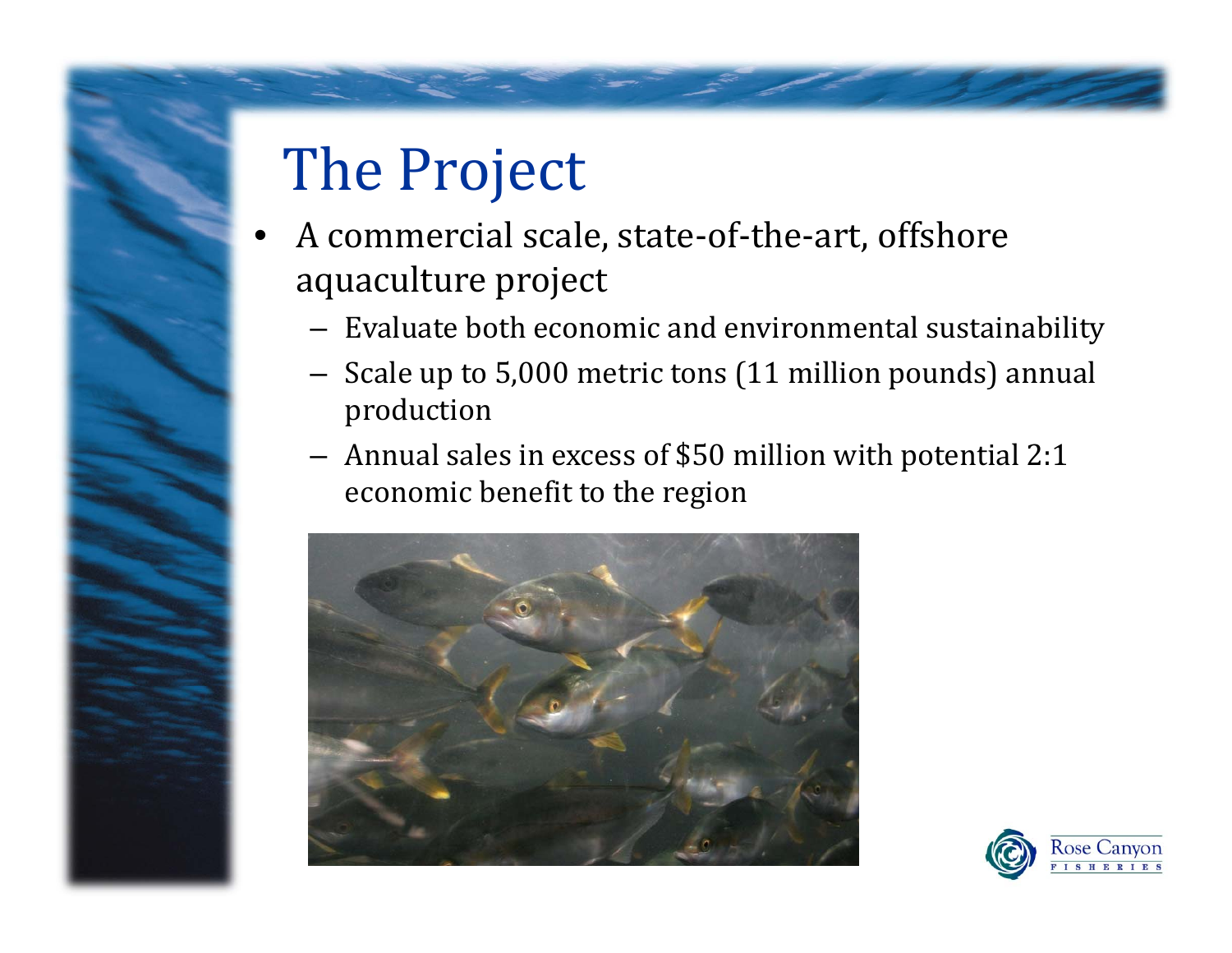## The Need

#### Secure an increased domestic supply of safe and healthy seafood

- $-$  91% of US seafood is imported  $\,$
- $-$  Annual seafood imports total over \$16 billion
- $-$  50% of global supply of seafood is farmed
- $-$  The US cultures only 2.5% of the seafood consumed
- $-$  Domestic fisheries supply only 6.5%
- $-$  US needs another 2 to 4 million tons annually





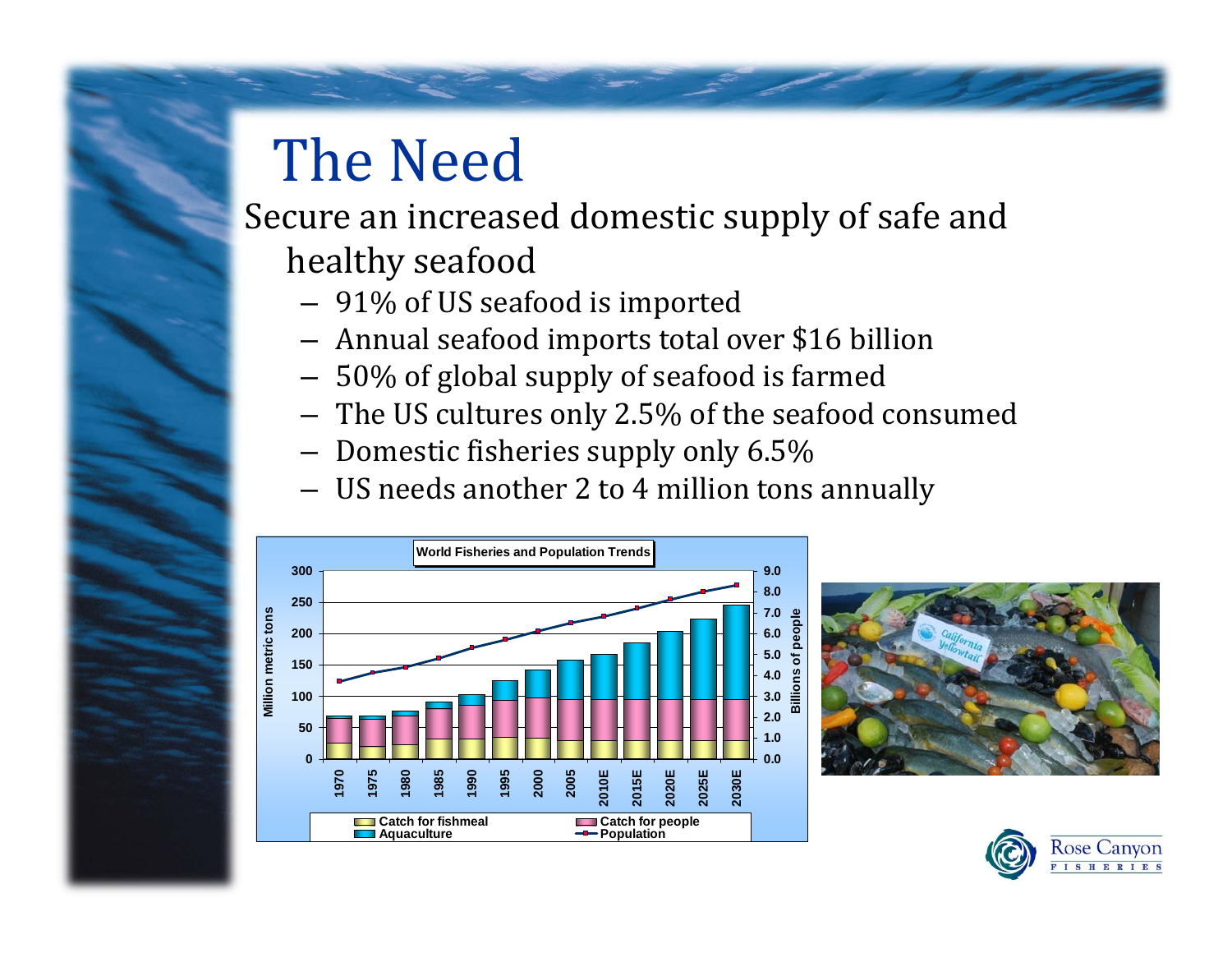#### USA has Potential for Greater Production



David J. Landkamer, Ed.D., Aquaculture Extension Specialist, Oregon Sea Grant Extension Program. Infographic by Patricia Anderssson, Oregon Sea Grant

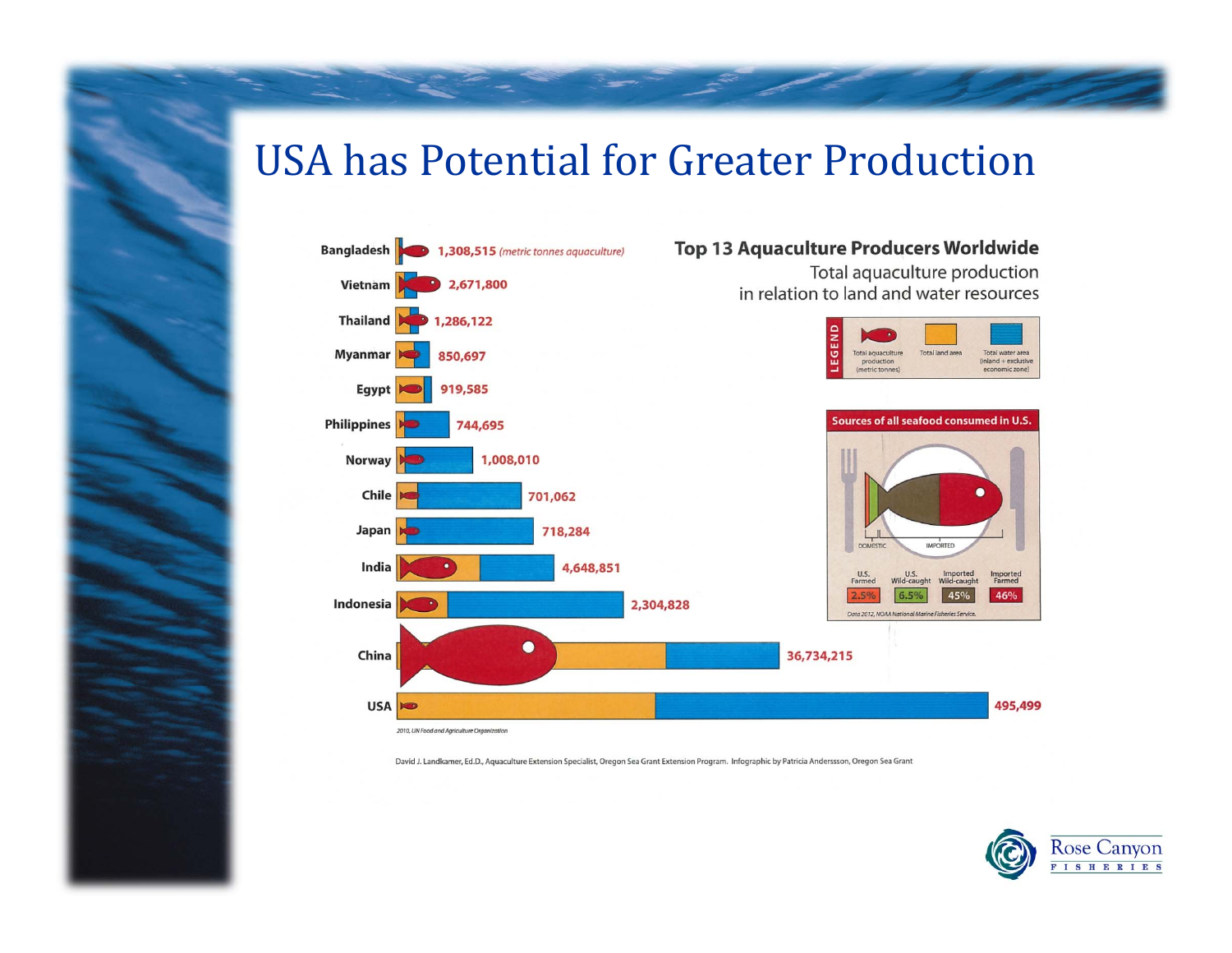### **California's Commercial Fishing**



2013 Total: \$256 Million, 165K Metric Tons